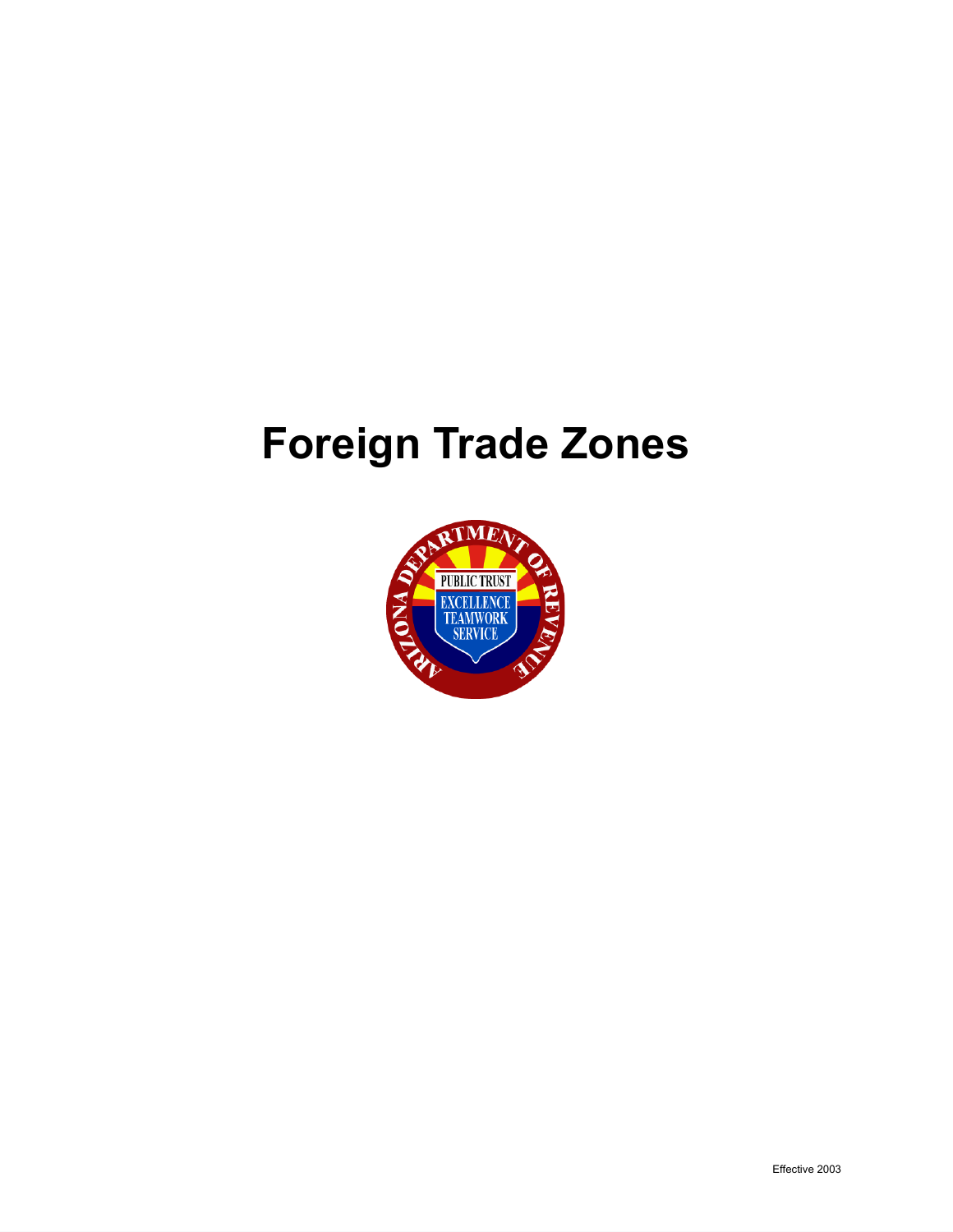The purpose of this guideline is to provide County Assessor personnel and other interested entities with the background of the Foreign Trade Zone Program and the statutes associated with the classification of businesses that own property located in a Foreign Trade Zone. It is effective until it is revised, or until rescinded and incorporated into an assessment manual.

# **Background**

The Foreign Trade Zones Act was passed in 1934 under 19 United States Code section 81 as part of the Roosevelt Administration's New Deal to make businesses in the United States more competitive in international commerce with the intent of increasing employment opportunities. Foreign Trade Zones are effectively the U.S. equivalent of international free trade zones.

Each U.S. Customs Port of Entry, by law, is entitled to one Foreign Trade Zone (FTZ) project. However, it is possible for multiple Foreign Trade Zone projects to exist at a single Customs Port of Entry. By December 15, 2001 there were 244 approved General Purpose Zones and 467 approved Special Purpose Subzones in the United States. Arizona currently has seven Foreign Trade Zones located at, or near, the Ports of Entry or at international airports. Page 8 has a list of the seven Foreign Trade Zones currently approved in Arizona along with contact information for each.

The monetary benefits of operating in a Foreign Trade Zone include:

- The deferral of U.S. Custom duties Merchandise can remain in the zone indefinitely before being transferred into U.S. Customs territory where custom duties must be paid.
- Reduction of U.S. Custom duties The duty rate on individual parts of a product may be higher than the duty rate on the finished product, or the opposite may be true. The business operator can decide which duty rate to use.
- Elimination of U.S. Custom duties No duty is paid on foreign merchandise brought into a FTZ. So, no duty is ever paid on merchandise that ends up as scrap, or is wasted, destroyed or consumed in the manufacturing process.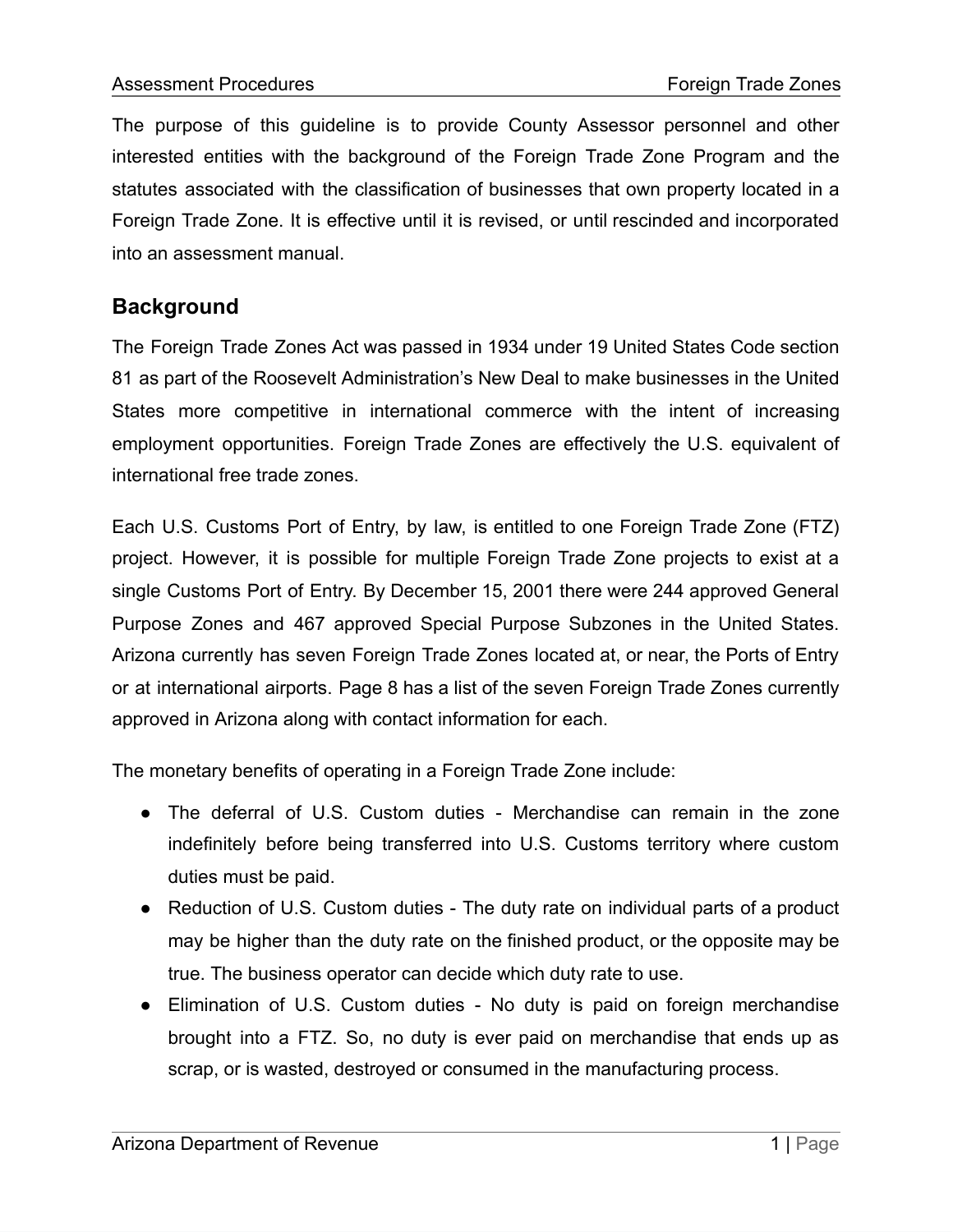- Elimination of "drawback" Custom duties are sometimes refunded through a process known as "drawback." But in the FTZ, the funds are not paid out initially, so they remain a part of the operating capital.
- Labor, overhead and profit No custom duties are paid on labor, overhead and profit for items produced in the FTZ.
- Taxes Tangible personal property in an FTZ is exempt from state and local ad valorem taxes by federal law.
- Quotas Merchandise subject to a quota can be stored in the FTZ until the quota opens on the item, or the item can be transformed into a non-quota item.
- Zone-to-zone transfer Items can be transferred between FTZ's and no duty is paid until their final entry into U.S. Customs territory.

# **Administration**

The Foreign Trade Zones Program is administered by the Foreign Trade Zones Board, which is comprised of the U.S. Secretary of the Department of Commerce (DOC) and the Secretary of Treasury, or their designees. Applications are received from a Grantee, usually a state or local government entity, a Port of Entry or airport authority, an economic development agency or a not-for-profit corporation. The application has nine components, requiring extensive research and information, but the most important is a feasibility study which should include discussions on: how the zone would fit into the overall economic development of the community; its potential use by existing and new businesses; sufficiency and stability of operational and financial planning; the suitability of the site and facilities; local and state support of the zone; and the support of those representing businesses affected by the proposed zone.

After the application is received, the application is published in the *Federal Register* and is subject to public notice and comment proceedings. A staff examiner reviews and evaluates the application for statutory and regulatory requirements, along with deciding if the zone would be in the public interest. The whole process usually takes twelve to fifteen months from application to approval.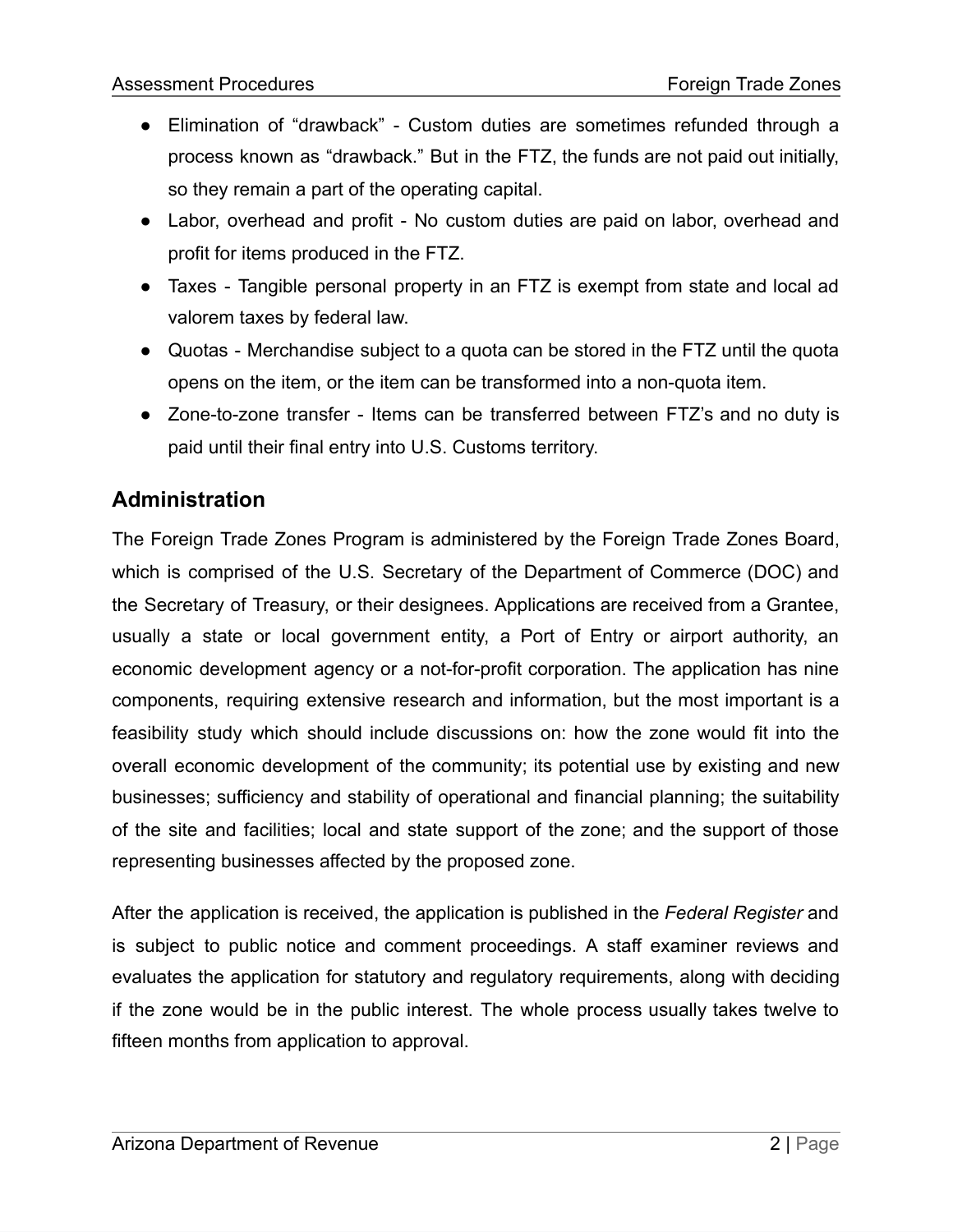After approval, the zone must go through the activation process which involves a review of zone procedures, inventory control, recording keeping systems and security, all under the supervision of the Customs Port Director. This process may take an additional one to four months. There is no expiration date on a Foreign Trade Zone, although it can be closed and withdrawn from the program if it is no longer of use. An example is Zone No. 48 in Tucson, which is in the process of being withdrawn as of the date of publication of this guideline.

The application process for a subzone is very similar, except that a specific business or manufacturer, which may or may not be located within the physical boundaries of a Trade Zone, but that is sponsored by the Grantee of the FTZ, is seeking approval for a specific limited use.

# **Classification**

Pursuant to A.R.S. [42-12006,](https://www.azleg.gov/viewdocument/?docName=https://www.azleg.gov/ars/42/12006.htm) real and personal property located within a foreign trade zone, or subzone, established under 19 United States Code section 81 is to be classified as Class 6 property. The property of a qualifying business receives the benefit of having a five percent assessment ratio applied to the limited and secondary property values in the Valuation Year following the year in which they become authorized by the DOC. For real property, the Valuation Year is the calendar year preceding the year in which the taxes are levied. For personal property, the Valuation Year is the calendar year in which the taxes are levied.

The business owner is responsible for providing the Assessor with a copy of the non-transferable Grant of Authority authorizing the establishment of a Foreign Trade Zone. The Assessor must then verify that the parcel locations and improvements fall within the Zone. However, a General Purpose FTZ can consist of noncontiguous parcels because the sole requirement is that the parcel be located within sixty miles, or ninety minutes driving time, from the outer limits of the Customs Port of Entry. The Department recommends that Assessors use the distance criteria, since driving time can vary. If a property qualifies for the Foreign Trade Zone classification status, the five percent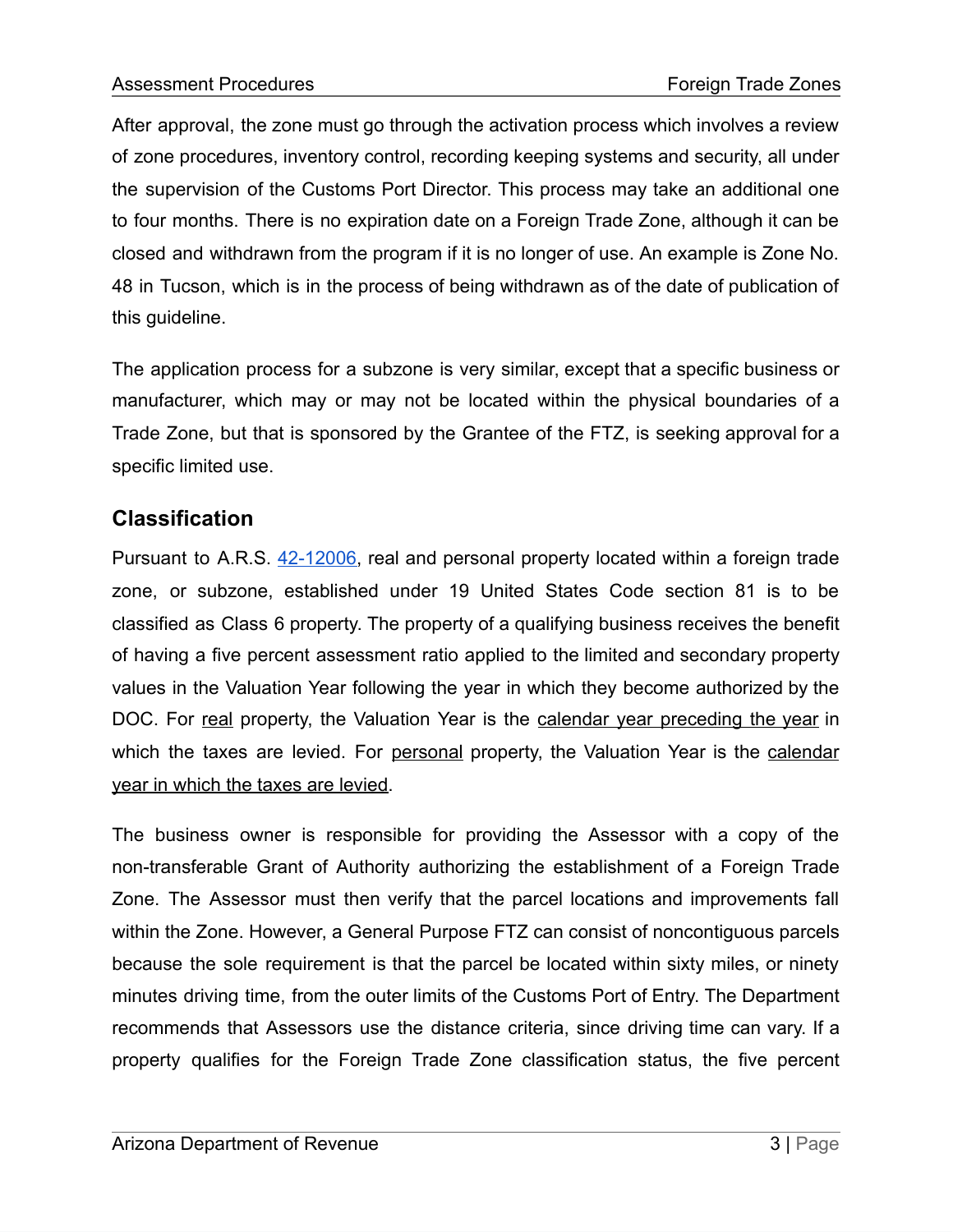assessment ratio of Legal Class 6, subclass 4 must be applied to the values of both the real and personal property.

The property's classification may be changed only after the Assessor has received a written request from the qualifying property owner. Personal property classified as Foreign Trade Zone property is not eligible to receive the additional depreciation prescribed in A.R.S. [42-13054](https://www.azleg.gov/viewdocument/?docName=https://www.azleg.gov/ars/42/13054.htm), or the property tax exemption prescribed in A.R.S. [42-11127.](https://www.azleg.gov/viewdocument/?docName=https://www.azleg.gov/ars/42/11127.htm)

The Assessor must list all taxable property on the certified tax roll presented to the Board of Supervisors on or before December 20 of each year. The Assessor's certified roll is used by the Board of Supervisors to produce an "abstract" that reflects the assessed valuations, by each taxing jurisdiction, of all taxable property in the county. The primary purpose of the abstract is to give the taxing authorities the total assessed valuation of all property in their jurisdictions for budgeting and tax rate setting purposes.

It is very important that the Assessors classify all qualifying Foreign Trade Zone properties correctly, due to the impact that the reduced assessment ratio and reduced tax revenue may have on taxing jurisdictions and any special taxing districts (especially on many small school and fire districts). If the Assessor changes the status of a property from Legal Class 1 (with a twenty-five percent assessment ratio) to Legal Class 6, subclass 4 (with a five percent assessment ratio) after the time that the abstract is produced, the shortfall in tax revenues could drastically impact school and fire districts in smaller taxing jurisdictions if the qualifying Foreign Trade Zone property is a major taxpayer in that jurisdiction.

Foreign Trade Zone properties should be treated in the same manner as any other commercially used property when one with a "mixed-use" is encountered. Only the portion of the property qualifying for Foreign Trade Zone status should be classified as Legal Class 6, subclass 4 and receive the benefit of the five percent assessment ratio. Any additional land of a business that is not being utilized, or any property that is being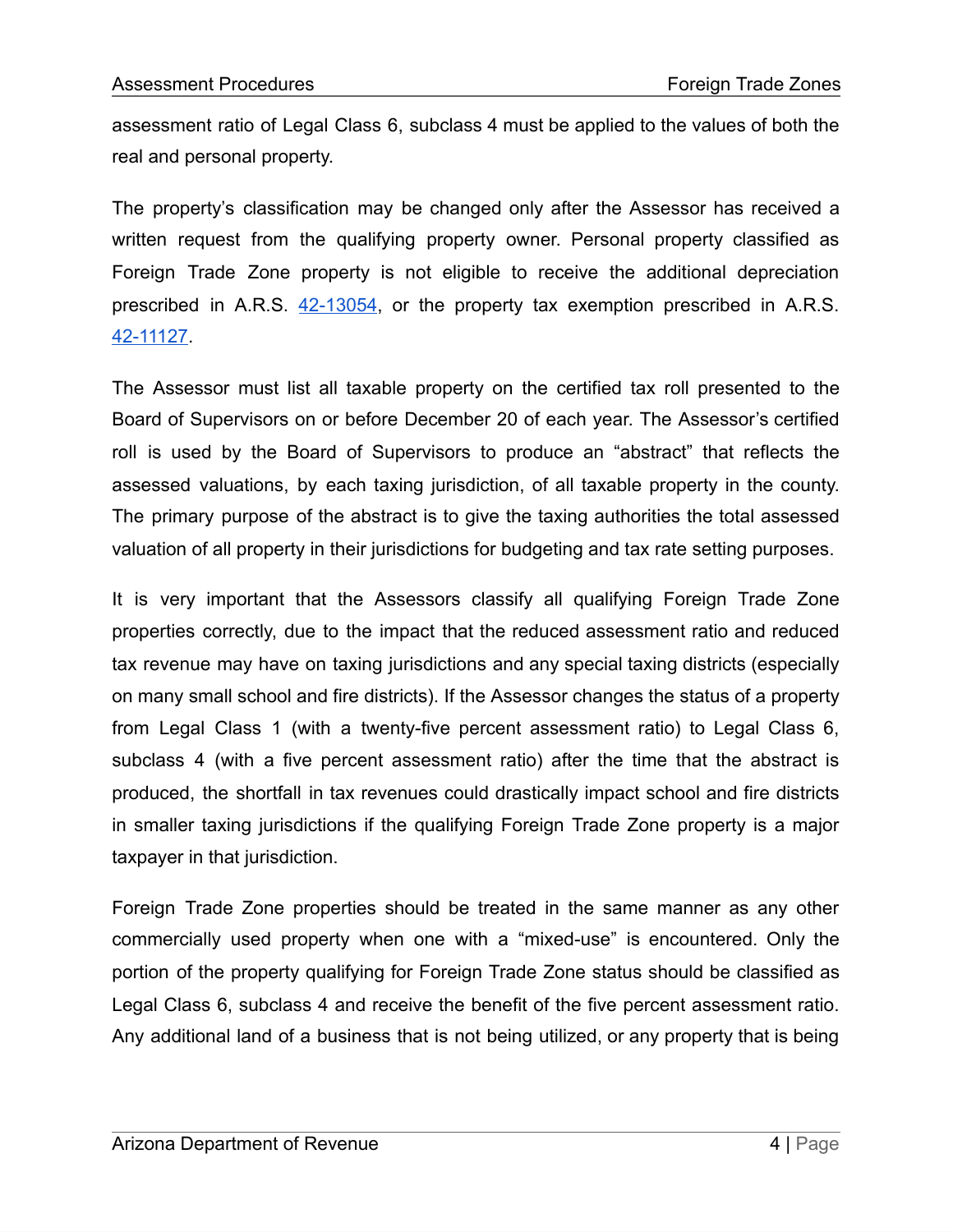used for some other commercial venture, should be classified, valued and assessed accordingly.

# **Valuation**

Standard appraisal methods and techniques should be used to arrive at the market value for Foreign Trade Zone properties, in the same manner as any other commercially used property.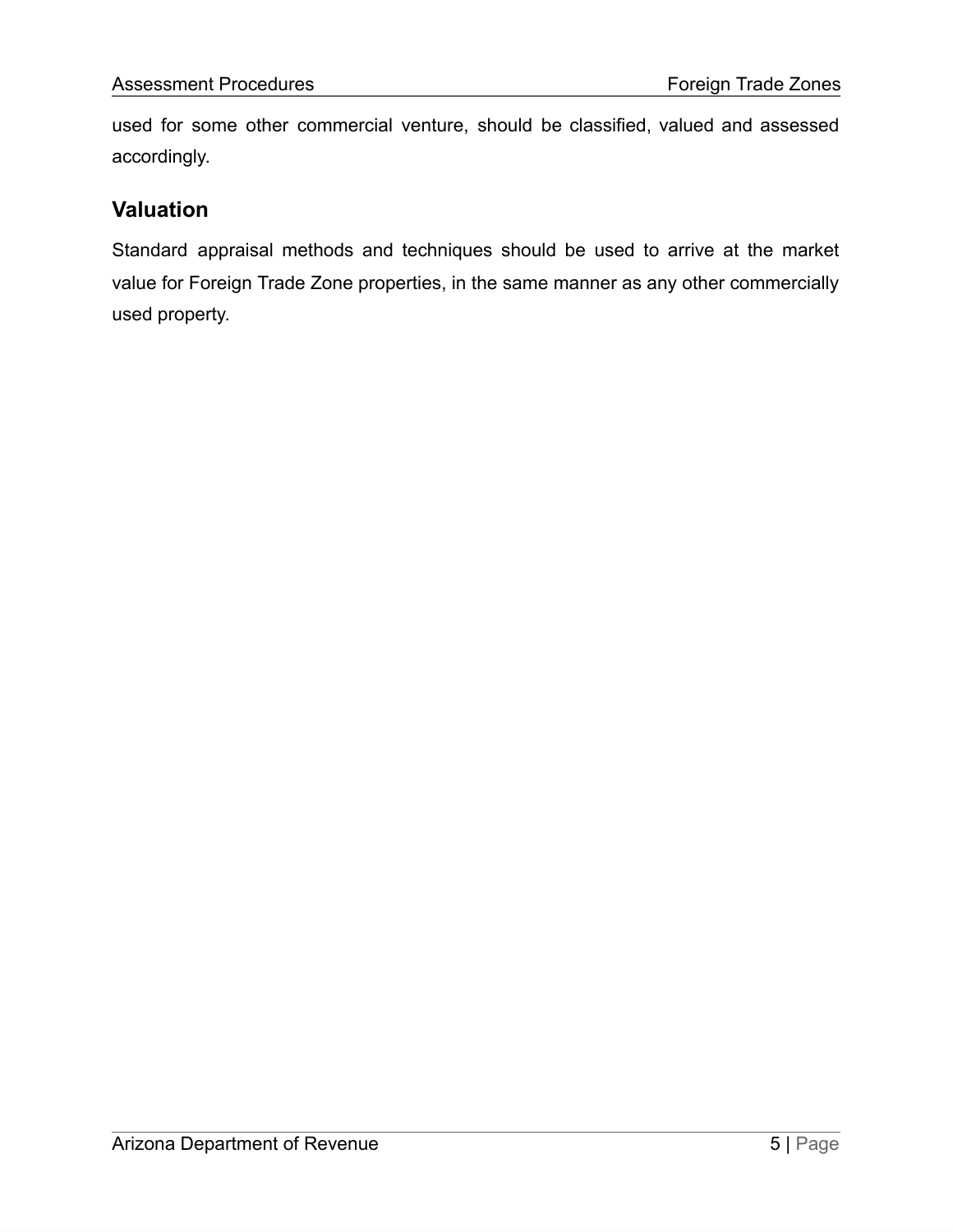# **Arizona Revised Statutes (Full text)**

# **TITLE 44**

### **A.R.S. [44-6501](https://www.azleg.gov/viewdocument/?docName=https://www.azleg.gov/ars/44/06501.htm). Authorization to apply for foreign trade zone**

The state of Arizona and any county, city or town within the state or a public or private corporation or any combination thereof may apply to the foreign trade zones board, United States department of commerce, for the right to establish, operate and maintain a foreign trade zone and subzones and may acquire land for the purposes of this section. For the purposes of this section, such foreign trade zone or subzone may be incorporated outside the boundaries of a municipality or be made up of areas from adjoining counties.

# **TITLE 42**

#### **A.R.S. [42-11001](https://www.azleg.gov/viewdocument/?docName=https://www.azleg.gov/ars/42/11001.htm). Definitions**

In chapters 11 through 19 of this title, unless the context otherwise requires:

- 1. "Assessed valuation" means the value derived by applying the applicable percentage prescribed by chapter 15, article 1 of this title to the full cash value or limited property value of the property, as applicable.
- 2. "Board" or "state board" means the state board of equalization.
- 3. "County board" means the county board of supervisors sitting as the county board of equalization.
- 4. "Current usage" means the use to which property is put at the time of valuation by the assessor or the department.
- 5. "Full cash value" for property tax purposes means the value determined as prescribed by statute. If no statutory method is prescribed, full cash value is synonymous with market value which means the estimate of value that is derived annually by using standard appraisal methods and techniques. Full cash value is the basis for assessing, fixing, determining and levying secondary property taxes.
- 6. "Limited property value" means the value determined pursuant to section 42-13301. Limited property value is the basis for:
	- a) Computing levy limitations for counties, cities, towns and community college districts.
	- b) Assessing, fixing, determining and levying primary property taxes.
- 7. "Person" means a natural person, individual, proprietor, proprietorship, company, corporation, organization, association, joint venture, partner, partnership, trust,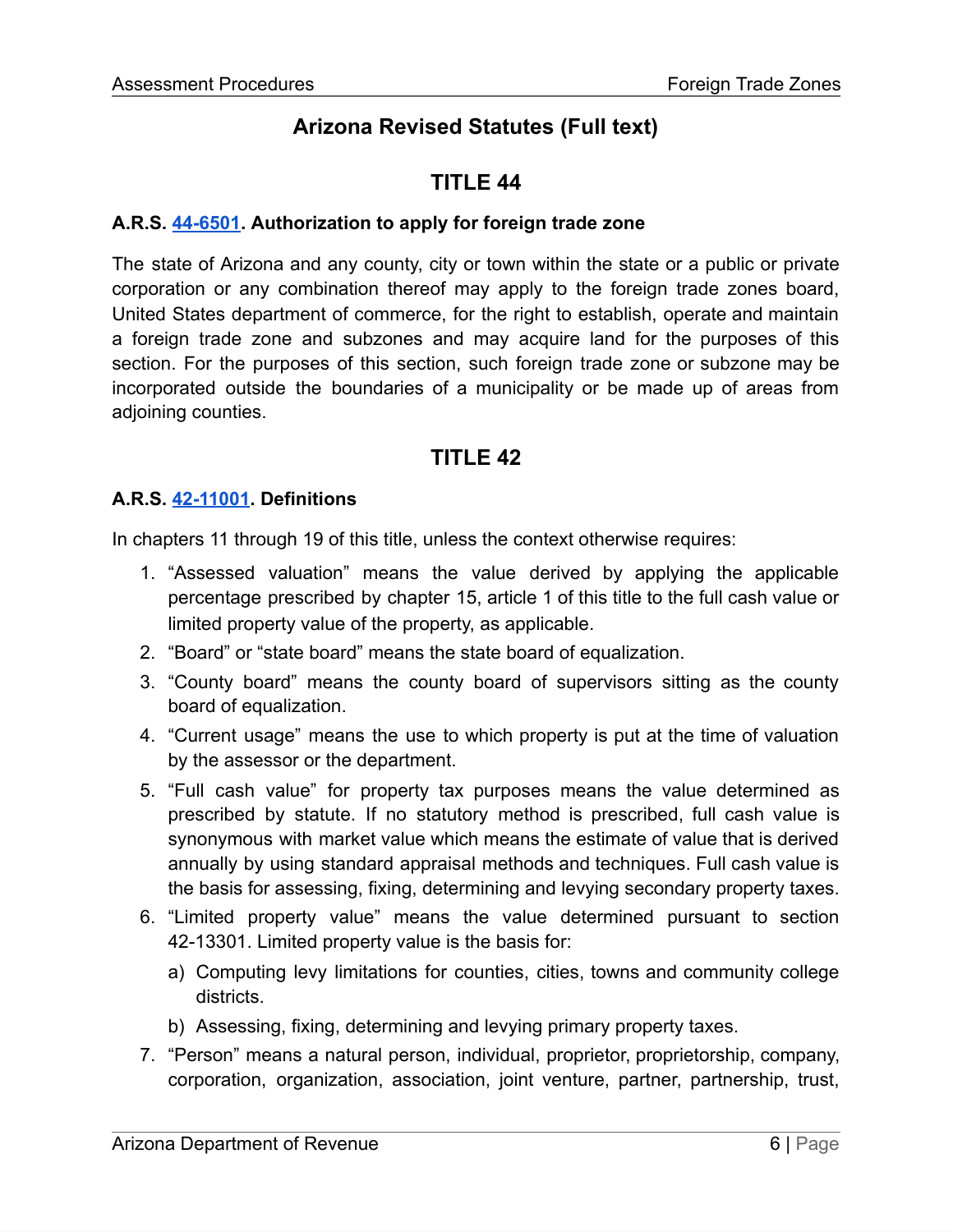estate, limited liability company, the federal or state government, a political subdivision of a state or any other legal entity or combination of entities that owns, controls or has possession of real or personal property.

- 8. "Personal property" includes property of every kind, both tangible and intangible, not included in the term real estate.
- 9. "Primary property taxes" means all ad valorem taxes except for secondary property taxes.
- 10."Producing mine" or "mining claim" means a mine or mining claim from which coal or any other mineral or mineral substance, except for clay, sand, gravel, building stone or a mineral or mineral substance that is normally processed into artificial stone, has been extracted for commercial purposes at any time during a period of one year before the first Monday in January of the valuation year.
- 11. "Real estate" includes the ownership of, claim to, possession of or right of possession to lands or patented mines.
- 12."Roll" means the assessment and tax roll.
- 13."Secondary property taxes" means:
	- a) Ad valorem taxes or special property assessments that are used to pay the principal of and the interest and redemption charges on bonded indebtedness or other lawful long-term obligations that are issued or incurred for a specific capital purpose by a municipality, county or taxing district.
	- b) Ad valorem taxes or assessments levied by or for special taxing districts and assessment districts other than school districts and community college districts.
	- c) Amounts levied pursuant to an election to exceed a budget, expenditure or tax limitation.
- 14."Valuation" means the full cash value or limited property value, whichever applies, found for use on the roll.
- 15.**"Valuation date"**, for the purposes of **real property** and property valued by the department, means **January 1 of the year preceding the year in which taxes are levied.**
- 16.**"Valuation year"** means:
	- a) **For real property** and property valued by the department the **calendar year preceding the year** in which the taxes are levied.
	- b) For **personal property** the **calendar year** in which the taxes are levied.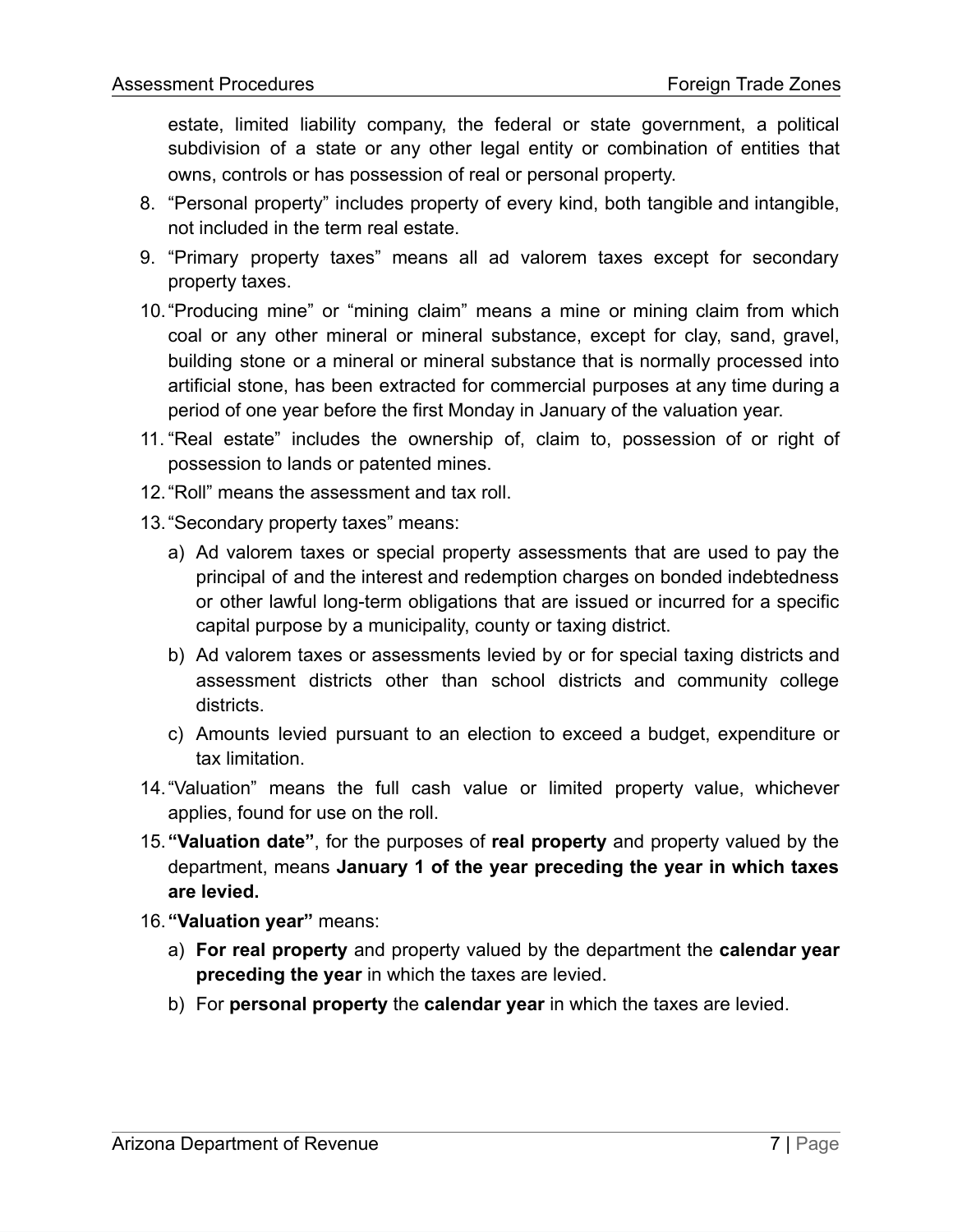## **A.R.S. [42-15053](https://www.azleg.gov/viewdocument/?docName=https://www.azleg.gov/ars/42/15053.htm). Duty to report personal property; confidentiality**

- A. **On or before February 1 of each year**, the assessor shall mail a form, notice or demand to each person who owns or has charge or control of taxable personal property in the state. **Each person shall prepare and deliver to the assessor a correct report of property on or before April 1 of each year**, except for property that is not required to be reported as provided by subsection C of this section. On written request and for good cause shown, the assessor may extend for up to thirty days the time for filing the report.
- B. The duty to report taxable property pursuant to this section applies regardless of whether the person or entity that owns or has charge or control of the personal property also owns real property in the county with a value of two hundred dollars or more.
- C. The assessor shall not require a report of:
	- 1. The breed, number, age or location of livestock on hand from individuals, corporations, partnerships or any other business if the livestock is exempt from taxation pursuant to article IX, section 13, Constitution of Arizona.
	- 2. The personal property that is class two (P) property used for agricultural purposes or that is class one, subclasses 8 through 11 and 13 property used in a trade or business that is exempt from taxation pursuant to article IX, section 2, subsection (6), Constitution of Arizona.
- D. Every assessment made against property subject to taxation is valid whether or not the form, notice or demand was sent or received.
- E. The department shall prescribe in detail the contents of property reports including the specific wording to be used by county assessors and the method of reporting property.The report shall not include any question that is not germane to the valuation function.
- F. A report that is furnished under this section:
	- 1. Is not open to public inspection, but the report may be used as evidence in any prosecution brought under section 42-15055.
	- 2. May be subject to audit. On completing an audit or on discovering property that has not been reported, any property that was found to have escaped taxation is liable for the amount of taxes due determined under chapter 16, article 6 of this title, plus a penalty equal to ten per cent of that amount. The county treasurer shall credit monies received as penalties under this paragraph to the county general fund.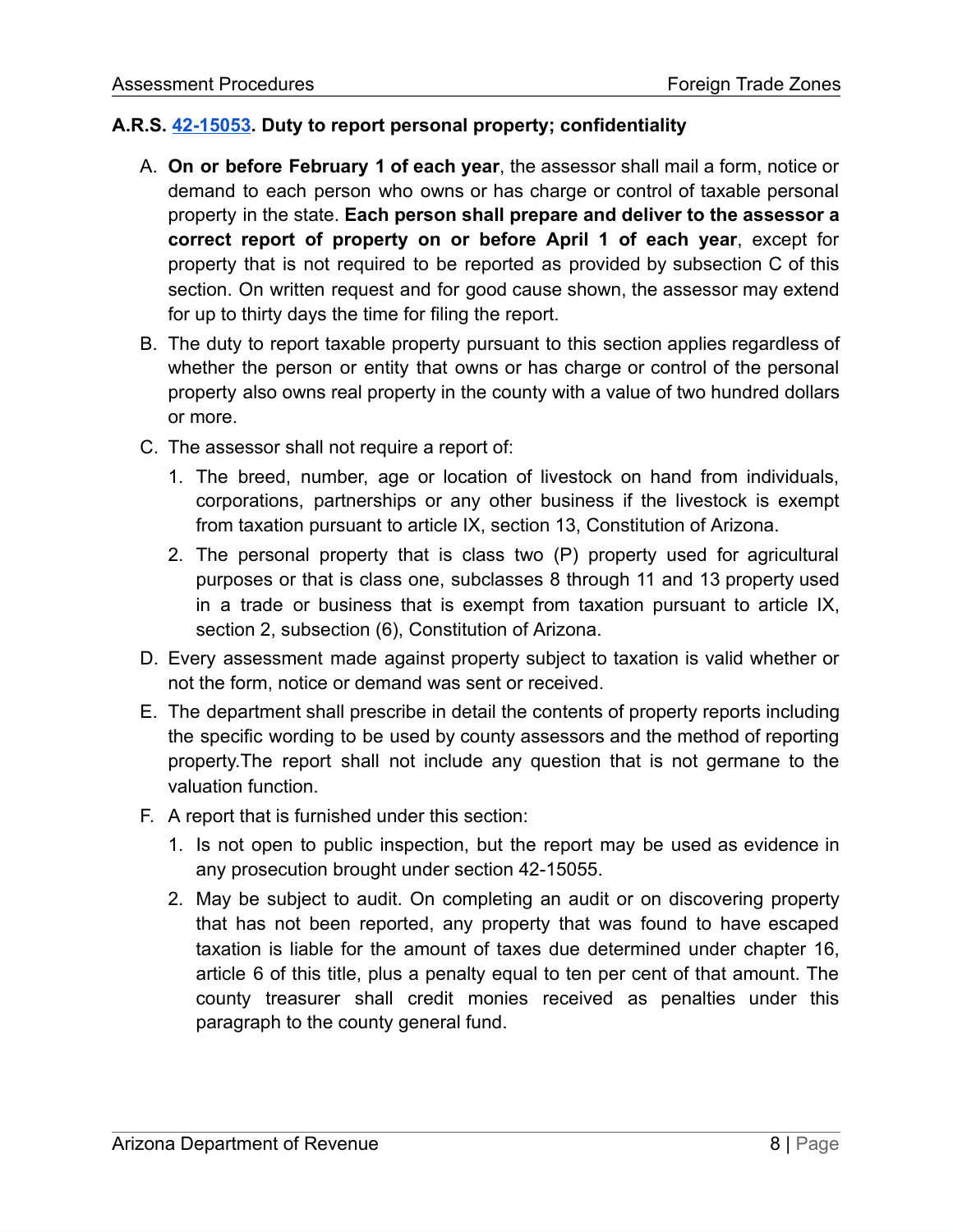## **A.R.S. [42-15153.](https://www.azleg.gov/viewdocument/?docName=https://www.azleg.gov/ars/42/15153.htm) Completion and delivery of property lists and assessment roll; use of lists by administrative appeals bodies**

- A. **On or before December 20 of each year**, the county assessor shall complete the assessment roll and **attach the assessor's certificate to the roll** with a cross-index of all property listed in the roll, showing the ownership of the property and all assessment lists from which the roll was compiled.
- B. The assessor **shall** deliver the lists and certified roll to the clerk of the board of supervisors who shall file them in the clerk's office.
- C. The **county** board of equalization and the state board of equalization may use the lists for any lawful purpose.

## **A.R.S. [42-15155](https://www.azleg.gov/viewdocument/?docName=https%3A%2F%2Fwww.azleg.gov%2Fars%2F42%2F15155.htm). Abstract of assessment roll; contents; distribution**

- A. On or before January 20 of each year, the clerk of the board of supervisors shall make an abstract of the roll containing the valuations by taxing jurisdictions of all property in the county including:
	- 1. The **total personal property tax roll** as provided by section [42-17053](https://www.azleg.gov/viewdocument/?docName=https%3A%2F%2Fwww.azleg.gov%2Fars%2F42%2F17053.htm).
	- 2. Such **other** information as prescribed by the department.
- B. The clerk shall file one copy of the abstract in the office of the board of supervisors and shall transmit additional copies to the state or county board of equalization, as appropriate, and to the department.

## **A.R.S. [42-19006](https://www.azleg.gov/viewdocument/?docName=https%3A%2F%2Fwww.azleg.gov%2Fars%2F42%2F19006.htm). Notice of valuation**

- A. **On or before August 30** the assessor shall mail a notice of valuation, in the form prescribed by the department, to either:
	- 1. The **owner of the personal property**, if known.
	- 2. The person in whose possession it is found at the time of valuation.
- B. The **owner** or person in possession of the property may petition the assessor for review pursuant to section [42-19051.](https://www.azleg.gov/viewdocument/?docName=https%3A%2F%2Fwww.azleg.gov%2Fars%2F42%2F19051.htm)